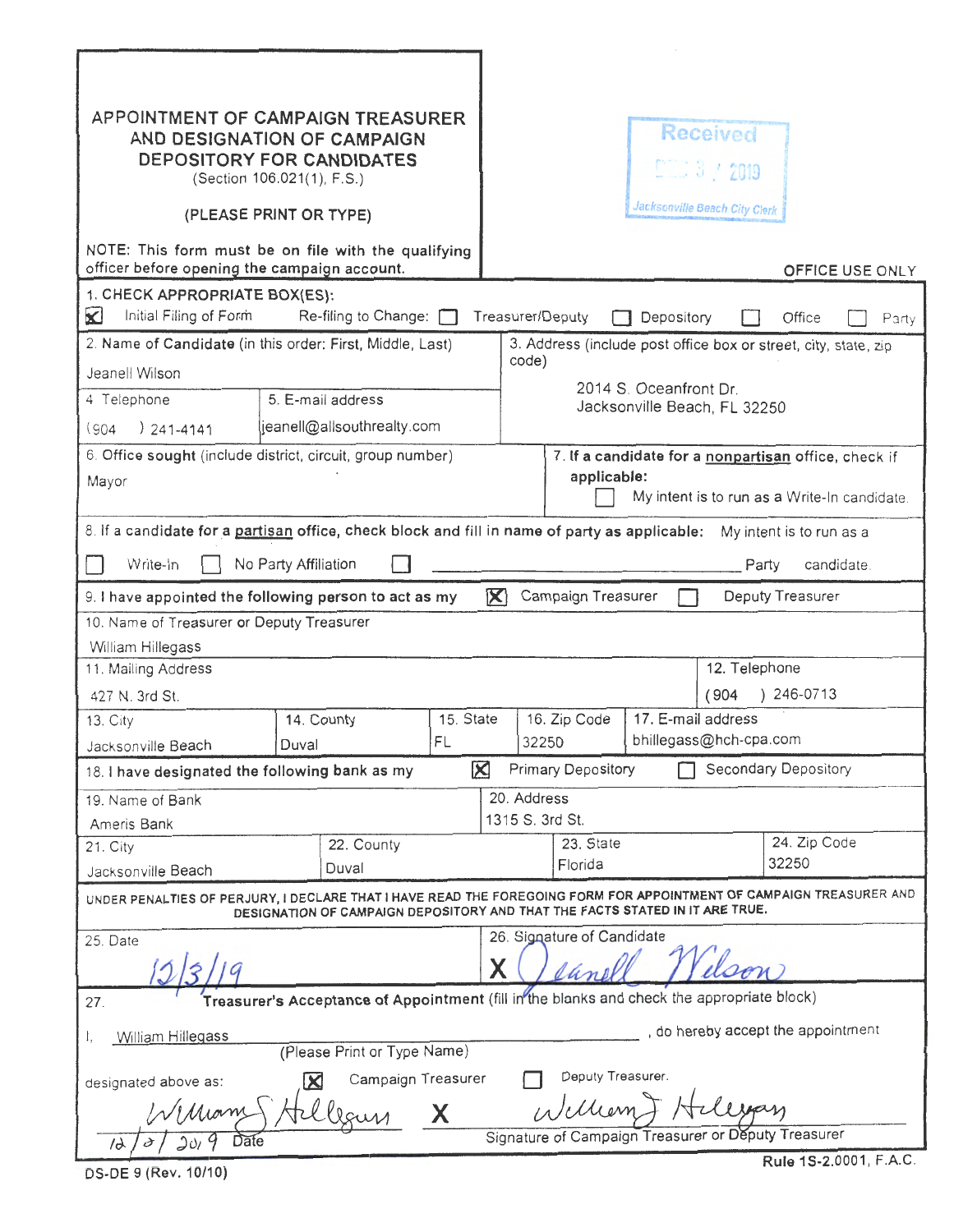| APPOINTMENT OF CAMPAIGN TREASURER<br>AND DESIGNATION OF CAMPAIGN<br>DEPOSITORY FOR CANDIDATES<br>(Section 106.021(1), F.S.)<br>(PLEASE PRINT OR TYPE)                                               |                            |           |                                                                 | Received<br>DEC 3 / 2013<br>Jacksonville Beach City Cle. |                            |                       |  |
|-----------------------------------------------------------------------------------------------------------------------------------------------------------------------------------------------------|----------------------------|-----------|-----------------------------------------------------------------|----------------------------------------------------------|----------------------------|-----------------------|--|
| NOTE: This form must be on file with the qualifying                                                                                                                                                 |                            |           |                                                                 |                                                          |                            |                       |  |
| officer before opening the campaign account.                                                                                                                                                        |                            |           |                                                                 |                                                          |                            | OFFICE USE ONLY       |  |
| 1. CHECK APPROPRIATE BOX(ES):<br>Initial Filing of Form<br>×<br>Re-filing to Change: [<br>Treasurer/Deputy<br>Depository<br>Office<br>Party                                                         |                            |           |                                                                 |                                                          |                            |                       |  |
| 2. Name of Candidate (in this order: First, Middle, Last)                                                                                                                                           |                            |           | 3. Address (include post office box or street, city, state, zip |                                                          |                            |                       |  |
| Jeanell Wilson                                                                                                                                                                                      |                            |           |                                                                 | code)                                                    |                            |                       |  |
| 4. Telephone                                                                                                                                                                                        | 5. E-mail address          |           |                                                                 | 2014 S. Oceanfront Dr.                                   |                            |                       |  |
| $) 241 - 4141$<br>(904)                                                                                                                                                                             | jeanell@allsouthrealty.com |           |                                                                 | Jacksonville Beach, FL 32250                             |                            |                       |  |
| 6. Office sought (include district, circuit, group number)<br>7. If a candidate for a nonpartisan office, check if                                                                                  |                            |           |                                                                 |                                                          |                            |                       |  |
| Mayor                                                                                                                                                                                               |                            |           |                                                                 | applicable:                                              |                            |                       |  |
|                                                                                                                                                                                                     |                            |           |                                                                 | My intent is to run as a Write-In candidate.             |                            |                       |  |
| ε. If a candidate for a partisan office, check block and fill in name of party as applicable:<br>My intent is to run as a                                                                           |                            |           |                                                                 |                                                          |                            |                       |  |
| Write-In<br>No Party Affiliation<br>Party<br>candidate.                                                                                                                                             |                            |           |                                                                 |                                                          |                            |                       |  |
| 9. I have appointed the following person to act as my                                                                                                                                               |                            |           |                                                                 | Campaign Treasurer                                       | $\mathbf{X}$               | Deputy Treasurer      |  |
| 10. Name of Treasurer or Deputy Treasurer                                                                                                                                                           |                            |           |                                                                 |                                                          |                            |                       |  |
| Jeanell Wilson                                                                                                                                                                                      |                            |           |                                                                 |                                                          |                            |                       |  |
| 11. Mailing Address                                                                                                                                                                                 |                            |           | 12. Telephone                                                   |                                                          |                            |                       |  |
| 3090 S. 3rd St.                                                                                                                                                                                     |                            |           | $) 241 - 4141$<br>(904)                                         |                                                          |                            |                       |  |
| 13. City                                                                                                                                                                                            | 14. County                 | 15. State |                                                                 | 16. Zip Code                                             | 17. E-mail address         |                       |  |
| Jacksonville Beach                                                                                                                                                                                  | Duval                      | FL        | 32250                                                           |                                                          | jeanell@allsouthrealty.com |                       |  |
| 18. I have designated the following bank as my                                                                                                                                                      |                            | X         |                                                                 | Primary Depository                                       |                            | Secondary Depository  |  |
| 19. Name of Bank                                                                                                                                                                                    |                            |           | 20. Address                                                     |                                                          |                            |                       |  |
| Ameris Bank                                                                                                                                                                                         |                            |           | 1315 S. 3rd St.                                                 |                                                          |                            |                       |  |
|                                                                                                                                                                                                     | 22. County<br>21. City     |           |                                                                 | 23. State<br>Florida                                     |                            | 24. Zip Code<br>32250 |  |
| Duval<br>Jacksonville Beach                                                                                                                                                                         |                            |           |                                                                 |                                                          |                            |                       |  |
| UNDER PENALTIES OF PERJURY, I DECLARE THAT I HAVE READ THE FOREGOING FORM FOR APPOINTMENT OF CAMPAIGN TREASURER AND<br>DESIGNATION OF CAMPAIGN DEPOSITORY AND THAT THE FACTS STATED IN IT ARE TRUE. |                            |           |                                                                 |                                                          |                            |                       |  |
| 25. Date                                                                                                                                                                                            |                            |           | 26. Signature of Candidate                                      |                                                          |                            |                       |  |
|                                                                                                                                                                                                     |                            |           |                                                                 |                                                          |                            |                       |  |
| Treasurer's Acceptance of Appointment (fill if the blanks and check the appropriate block)<br>27.                                                                                                   |                            |           |                                                                 |                                                          |                            |                       |  |
| , do hereby accept the appointment<br>Jeanell Wilson<br>(Please Print or Type Name)                                                                                                                 |                            |           |                                                                 |                                                          |                            |                       |  |
| Deputy Treasurer.<br>Campaign Treasurer                                                                                                                                                             |                            |           |                                                                 |                                                          |                            |                       |  |
| 冈<br>designated above as:                                                                                                                                                                           |                            |           |                                                                 |                                                          |                            |                       |  |
| Signature of Campaign Treasurer or Deputy Treasurer                                                                                                                                                 |                            |           |                                                                 |                                                          |                            |                       |  |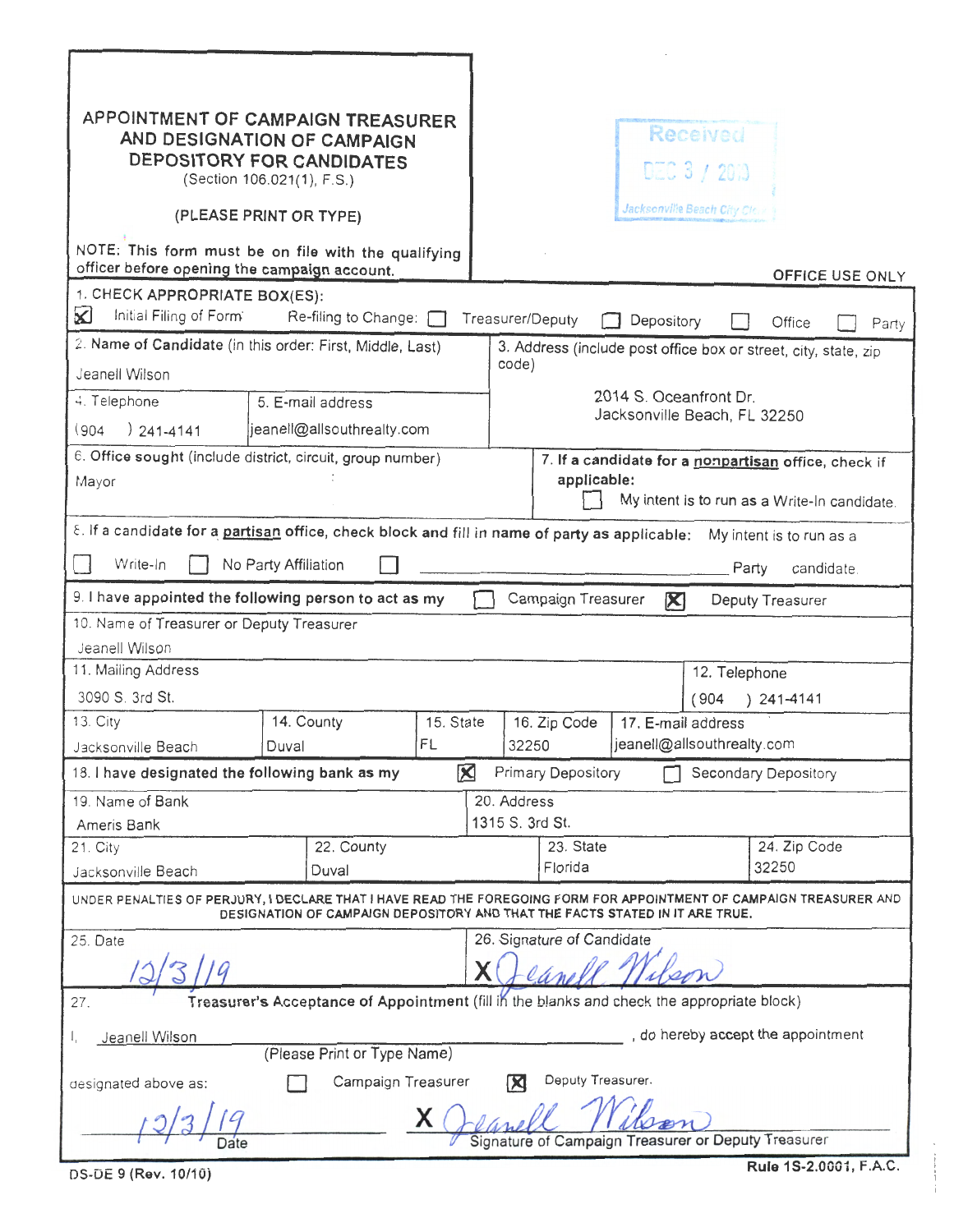| <b>STATEMENT OF</b><br><b>CANDIDATE</b><br>(Section 106.023, F.S.)<br>(Please print or type) | <b>OFFICE USE ONLY</b><br>Received<br>DEC 3 / 2019<br>Jacksonville Beach City Glerk                                                                                                                                                                                                                                                                                                           |  |  |  |  |  |
|----------------------------------------------------------------------------------------------|-----------------------------------------------------------------------------------------------------------------------------------------------------------------------------------------------------------------------------------------------------------------------------------------------------------------------------------------------------------------------------------------------|--|--|--|--|--|
| Jeanell Wilson<br>1,                                                                         |                                                                                                                                                                                                                                                                                                                                                                                               |  |  |  |  |  |
| <b>Mayor</b><br>candidate for the office of                                                  |                                                                                                                                                                                                                                                                                                                                                                                               |  |  |  |  |  |
| have been provided access to read and understand the requirements of                         |                                                                                                                                                                                                                                                                                                                                                                                               |  |  |  |  |  |
| Chapter 106, Florida Statutes.                                                               |                                                                                                                                                                                                                                                                                                                                                                                               |  |  |  |  |  |
|                                                                                              |                                                                                                                                                                                                                                                                                                                                                                                               |  |  |  |  |  |
| Signature of Candidate                                                                       |                                                                                                                                                                                                                                                                                                                                                                                               |  |  |  |  |  |
| Statutes).                                                                                   | Each candidate must file a statement with the qualifying officer within 10 days after the<br>Appointment of Campaign Treasurer and Designation of Campaign Depository is filed. Willful<br>failure to file this form is a first degree misdemeanor and a civil violation of the Campaign<br>Financing Act which may result in a fine of up to \$1,000, (ss. 106.19(1)(c), 106.265(1), Florida |  |  |  |  |  |

 $\mathcal{O}(\mathcal{A}^{\mathcal{A}})$  and  $\mathcal{O}(\mathcal{A}^{\mathcal{A}})$ 

 $DS-DE 84 (05/11)$